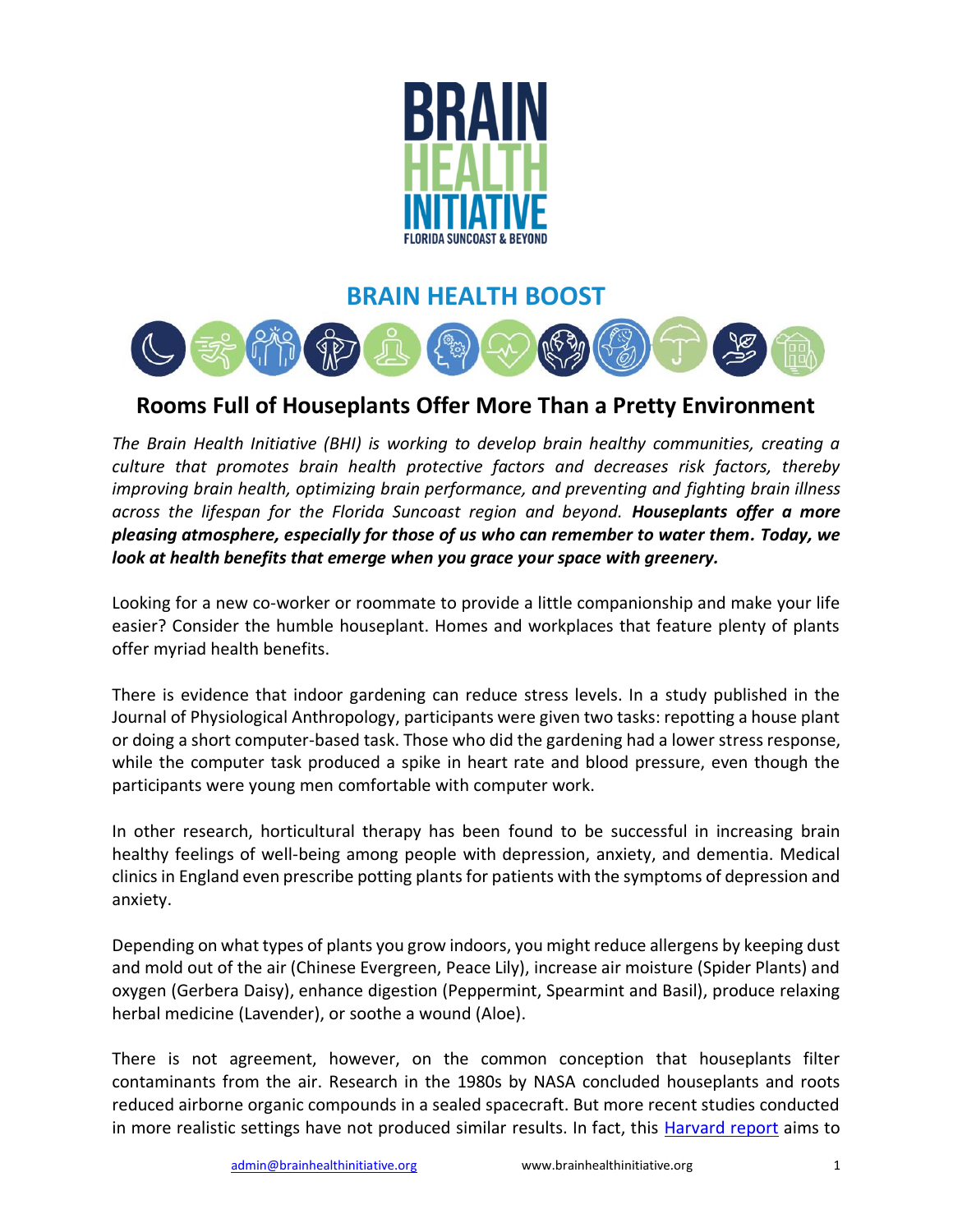settle the issue with the headline "House Plants Don't Really Clean Indoor Air."

Interestingly, though, the agreed-upon brain health benefits of houseplants seem to extend to the virtual world. Harvard University completed a pair of studies of virtual reality looking into the effects of biophilic design, literally "the love of life and living things" in workplace connectivity to the natural environment. The studies showed that the use of biophilic elements in virtual environments resulted in decreased risk of brain illness risk factors, including lower blood pressure, heart rate and anxiety levels in respondents compared to non-biophilic environments. The results were similar to real world biophilic design studies.

Researchers concluded that those who engage in fast-paced jobs in sparse environments could benefit from a virtual reality pod that features natural environments to relax and reduce stress and anxiety.

## **WHAT YOU CAN DO TODAY TO PROTECT YOUR BRAIN HEALTH**

*Are you interested in getting greener around your home but don't know where to start? The BHI offers this list of houseplants to get you started.*

- **PLANTS THAT ARE EASY TO KEEP ALIVE:** Peace Lily, Marble Queen Pothos, Tillandsia Ionantha.
- **PLANTS THAT DON'T NEED MUCH LIGHT:** Zamioculcas Zamiifolia (ZZ Plant), Cast Iron Plant.
- **PLANTS THAT DON'T NEED MUCH SPACE:** Snake Plant, African Violet.
- **PLANTS THAT ARE BEST FOR PET OWNERS:** Bird's Nest Fern, Pilea Peperomioides (Chinese Money Plant).
- **PLANTS THAT FLOWER INDOORS:** Blooming Anthurium, Petite Orange Orchid.
- **PLANTS THAT GIVE YOU CONFIDENCE:** Philodendron Plant, Spider Plant, Cacti.
- **PLANTS WHEN YOU'RE READY FOR A CHALLENGE:** Monstera Deliciosa, Fiddle Leaf Fig Bush.

**Tip: Smile** when you care for your plants. Touch them and talk to them; it will add an extra **BOOST** to your brain.

*BE BRAIN HEALTHY* **and adopt a lifestyle** that includes thoughts, behaviors, emotions, responses, and language that promote brain health protective factors:

- Stress resilience
- Nutrition
- Physical activity
- Sleep
- Social connection
- Emotional wellbeing
- Meaning and Purpose
- Cognitive stimulation and creativity
- Engaging with nature
- General health